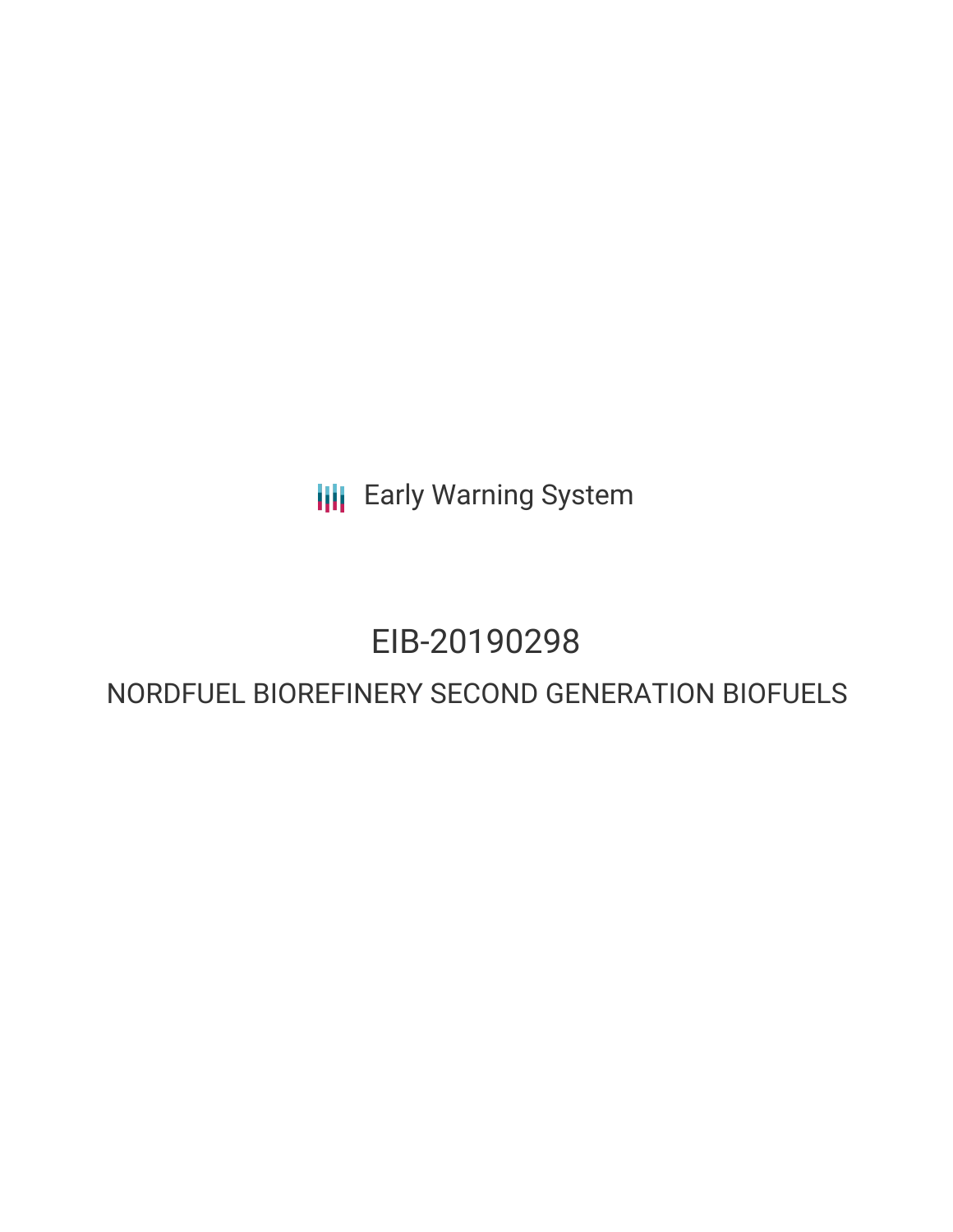

#### **Quick Facts**

| <b>Countries</b>               | Finland                        |
|--------------------------------|--------------------------------|
| <b>Financial Institutions</b>  | European Investment Bank (EIB) |
| <b>Status</b>                  | Proposed                       |
| <b>Bank Risk Rating</b>        | U                              |
| <b>Borrower</b>                | KANTELEEN VOIMA OY             |
| <b>Sectors</b>                 | Energy                         |
| <b>Investment Type(s)</b>      | Loan                           |
| <b>Investment Amount (USD)</b> | $$104.83$ million              |
| <b>Loan Amount (USD)</b>       | \$104.83 million               |
| <b>Project Cost (USD)</b>      | \$297.94 million               |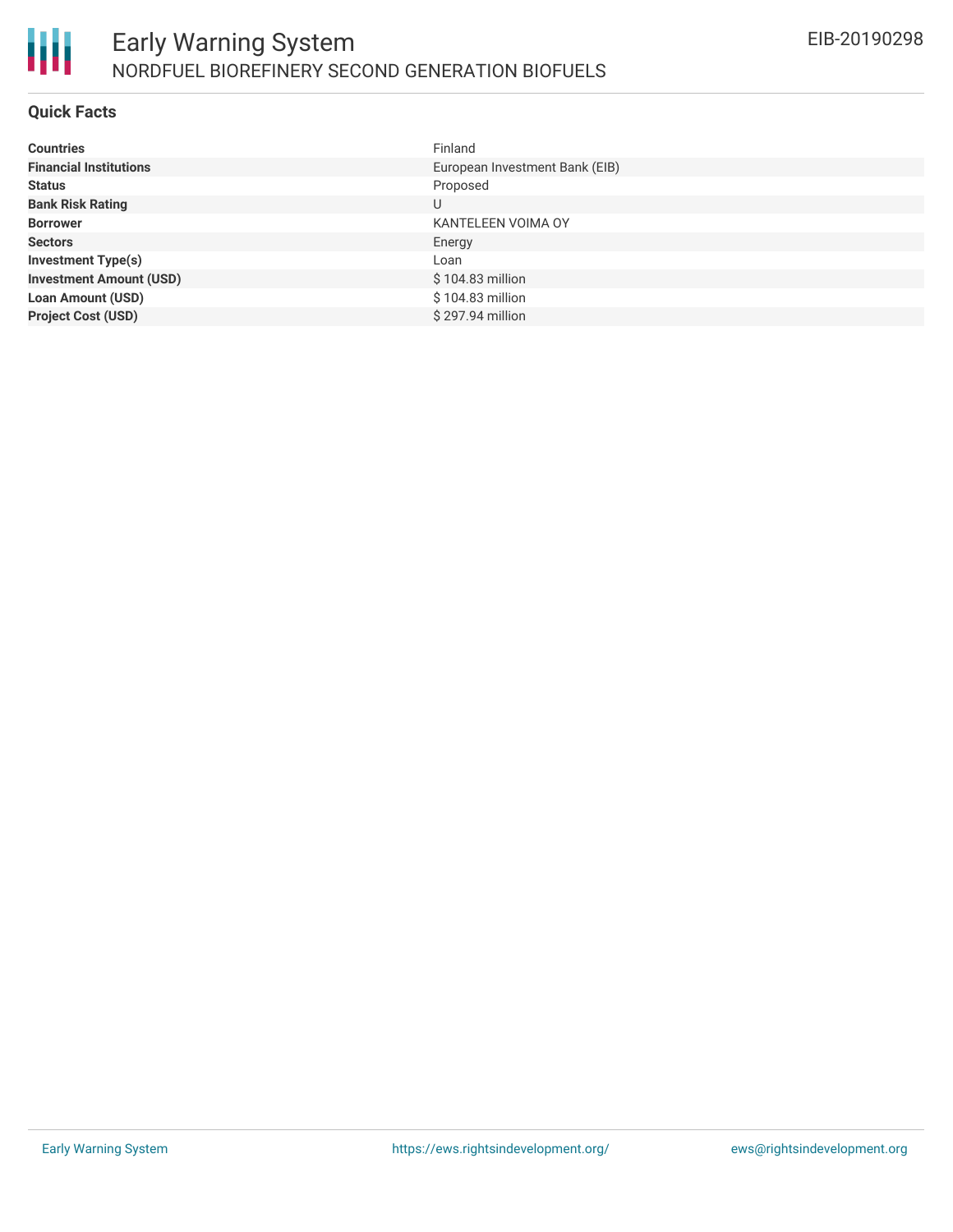

#### **Project Description**

According to EIB website, the project consists of financing in Haapavesi (i) the upgrade of the existing power plant, from electricity only to CHP (ii) a greenfield 2G bioethanol plant (iii) a greenfield biogas plant and (iv) ancillary equipment. The feedstock used for the bioethanol plant will consist of forest residues and sawmill by-products, such as sawdust or chipped wood residues. The biogas plant will process effluents from the bioethanol plant. The industrial steam and electricity that are is needed to operate both the bioethanol plant and the biogas plant will be generated by the upgraded power plant.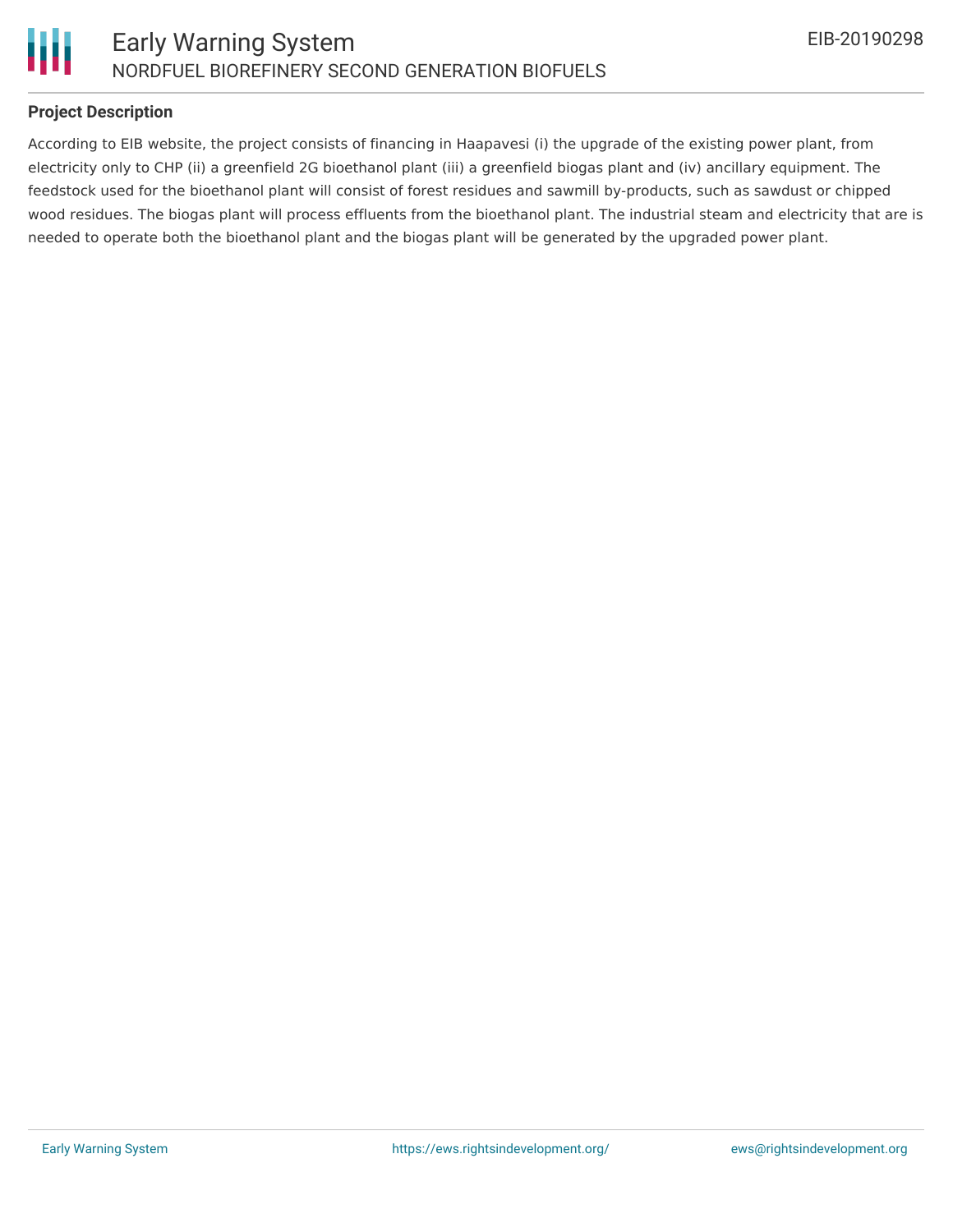

#### **Investment Description**

European Investment Bank (EIB)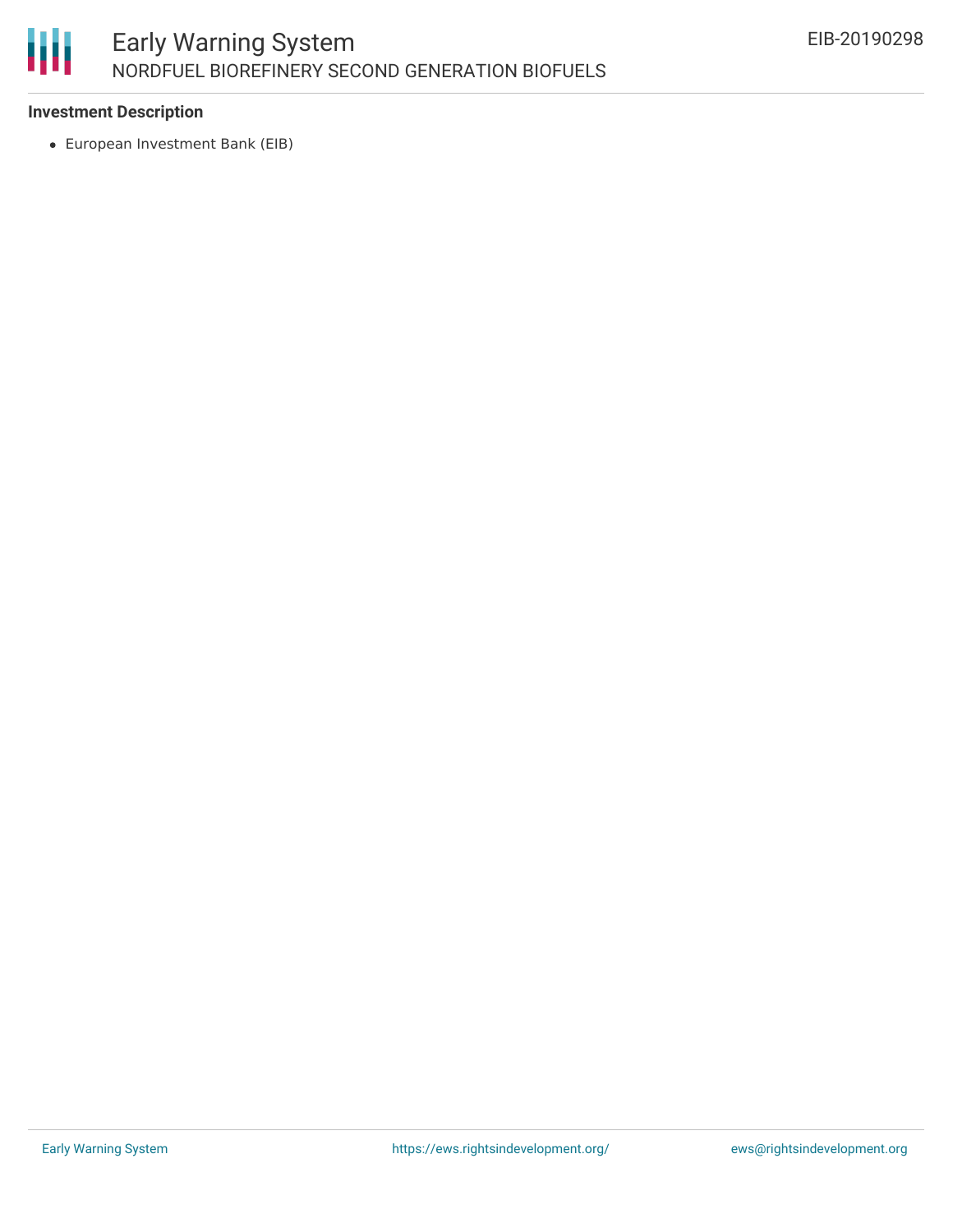

#### **Private Actors Description**

Kanteleen Voima Oy is headquartered in Finland. The Company's line of business includes the generation, transmission, and/or distribution of electric energy.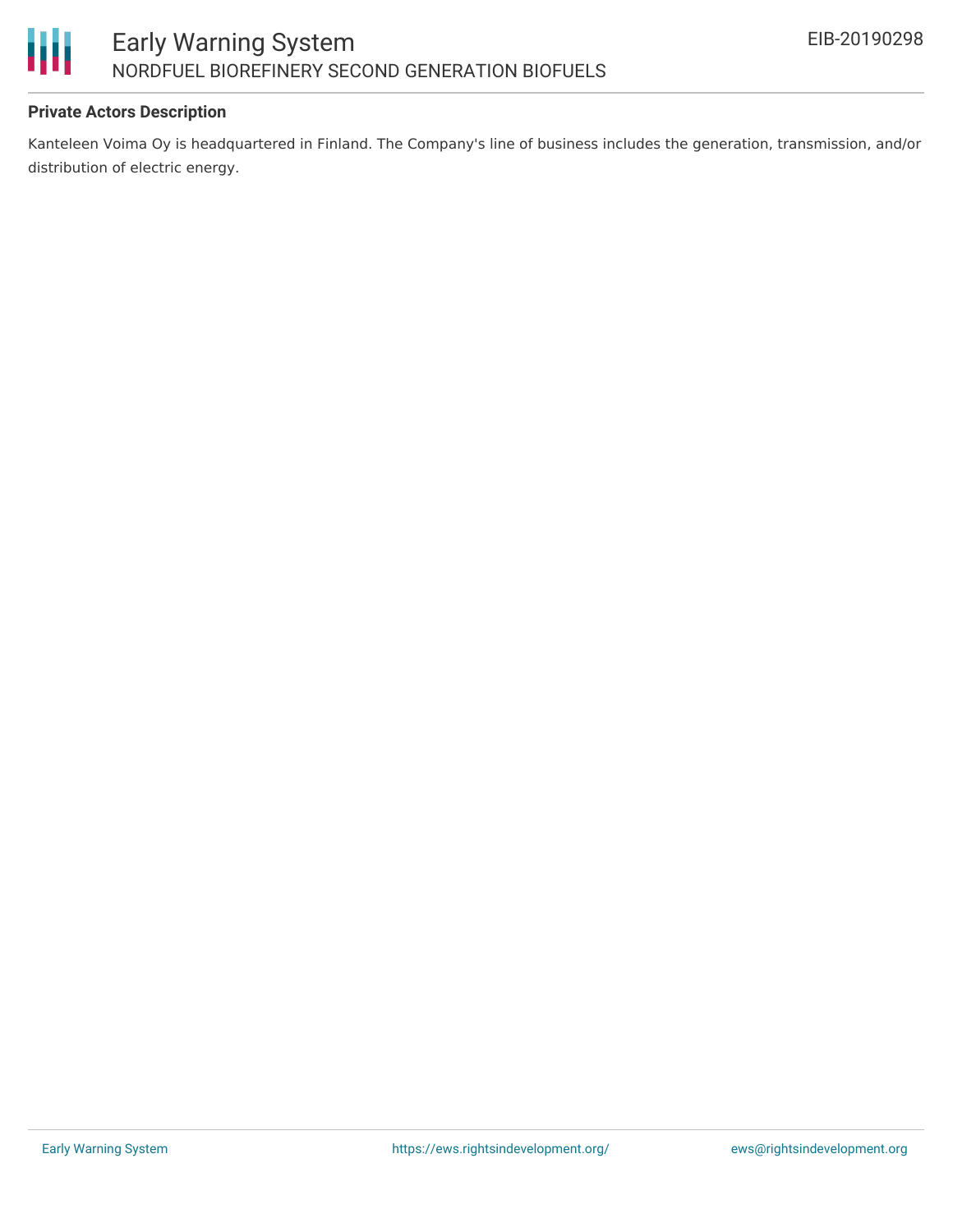

# 冊

### Early Warning System NORDFUEL BIOREFINERY SECOND GENERATION BIOFUELS

| <b>Private Actor 1</b>   | <b>Private Actor</b><br><sup>1</sup> Role | <b>Private Actor</b><br>Sector | <b>Relation</b> | <b>Private Actor 2</b> | <b>Private Actor</b><br>2 Role | <b>Private Actor</b><br>2 Sector |
|--------------------------|-------------------------------------------|--------------------------------|-----------------|------------------------|--------------------------------|----------------------------------|
| $\overline{\phantom{0}}$ |                                           | $\sim$                         | -               | Kanteleen Voima Oy     | Client                         | -                                |